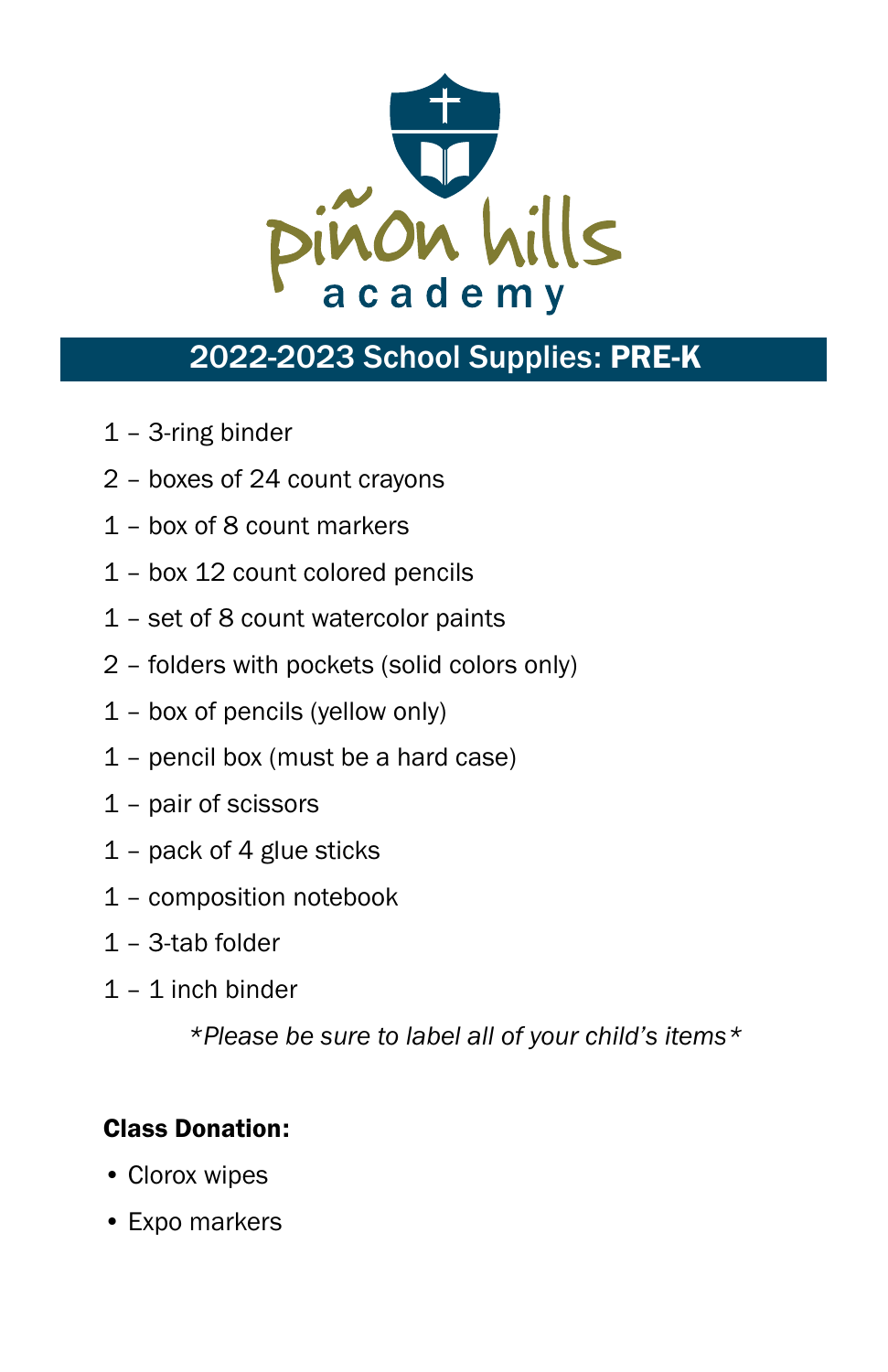

# 2022-2023 School Supplies: KINDERGARTEN

- 4 boxes of 24 count crayons
- 2 packs of watercolor paint
- 2 packs 12 count colored pencils
- 4 pack 6 count glue sticks
- 1 bottle of glue
- 2 packs black dry eraser markers (fine point)
- 2 pack 8 count washable markers
- 2 packs Ticonderoga Beginners #2 pencils
- 1 pack pencil top erasers
- 1 pair of scissors
- 1 pencil box
- 2 composition notebooks
- 2 packs construction paper
- 2 packs index cards
- 1 pack gallon size ziplock bags (girls)
- 1 pack sandwich size ziplock bags (boys)
- 1 pack laminating sheets
- 1 water bottle
- 1 NIV Bible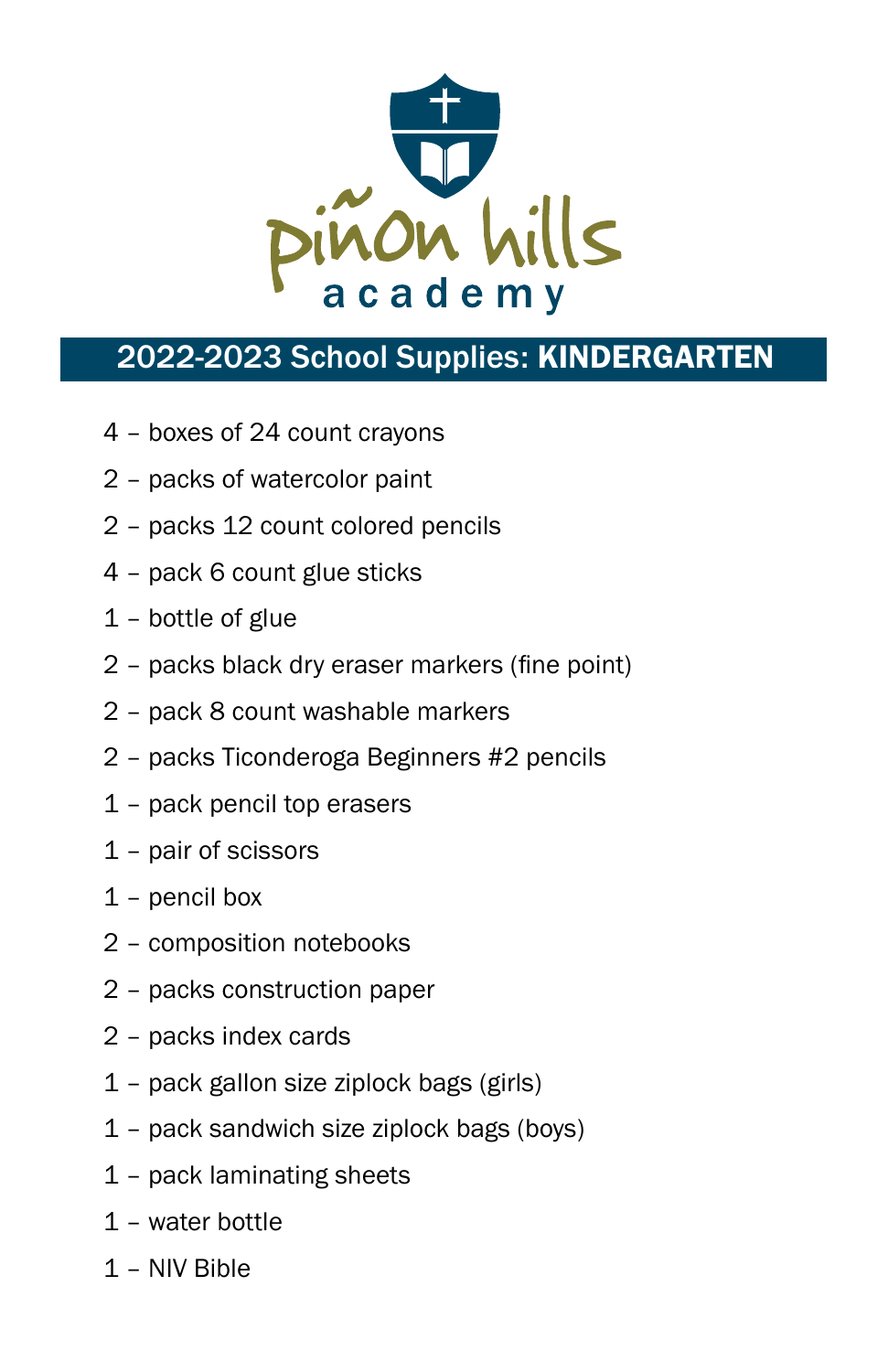

# 2022-2023 School Supplies: FIRST GRADE

- 1 bottle of Elmer's white glue
- 3 dozen Ticonderoga #2 pencils
- 1 pair small Fiskars scissors
- 3 wide-lined composition notebooks
- 1 pack (12 count) colored pencils
- 2 white polymer erasers
- 2 boxes 24 count crayons (no larger boxes)
- 1 pack Crayola markers
- 1 plastic pencil box (no larger than  $8"$  x  $5"$ )
- 1 large package glue sticks
- 12 thin dry erase markers (black only)
- 1 1" STURDY 3-ring Clear View Cover binder
- 2 heavy duty pocket folders with holes
- 1 water bottle (not glass)
- 1 package of colored copy paper
- 1 package of colored card stock
- 2 yellow highlighters
- 1 NIV Bible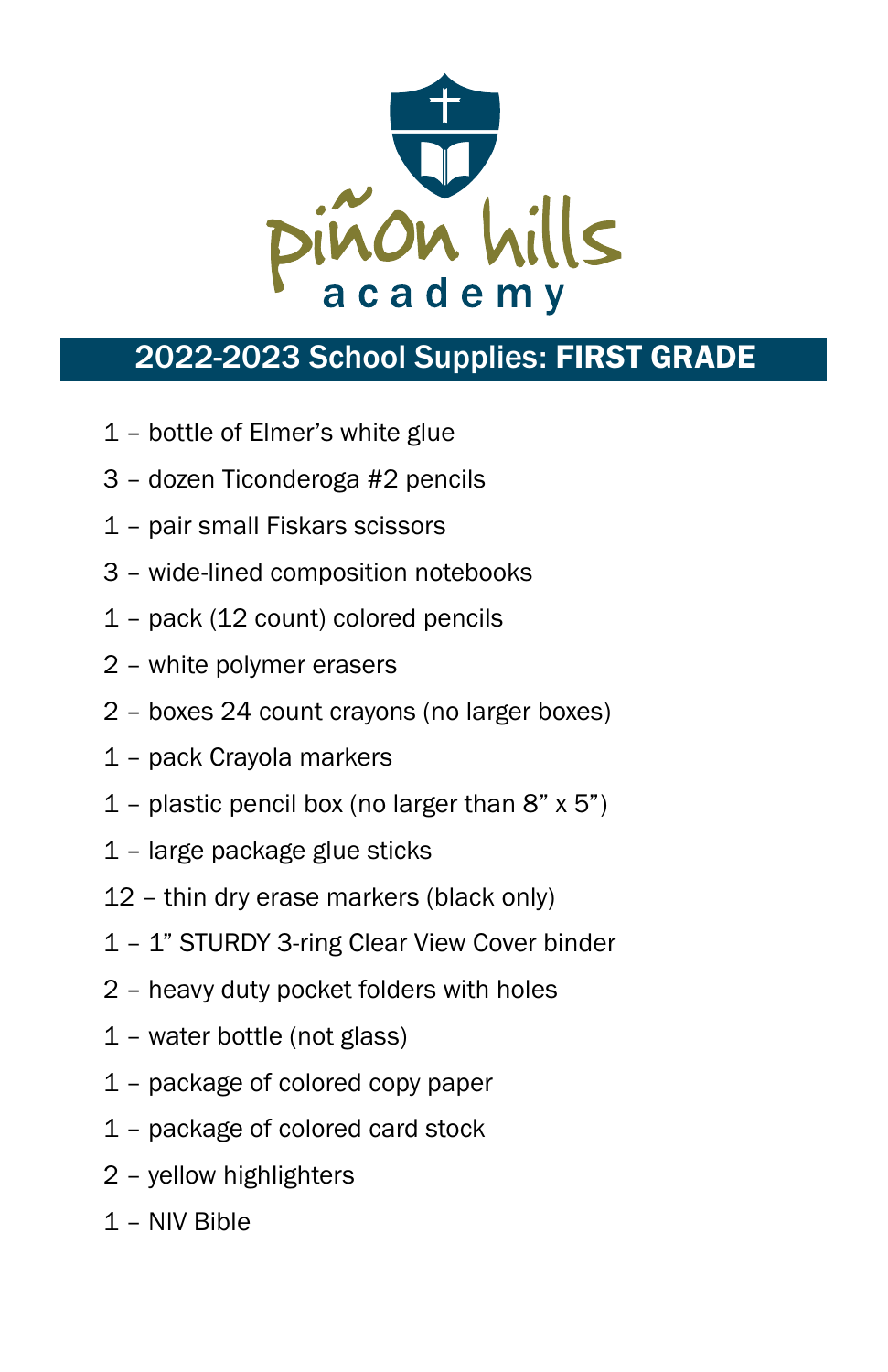

# 2022-2023 School Supplies: SECOND GRADE

- 2 packs wide ruled notebook paper
- 20 Ticonderoga #2 pencils
- 1 package Fine Tip Dry Erase Markers
- 1 package Crayola Colored Pencils (50 count)
- 1 package Crayola Wide Markers (10 Count)
- 1 package Crayola Fine Tip Markers (24 Count)
- 1 Clear Plastic Container with lid (shoe box size; for markers and colored pencils)
- 1 composition notebook
- 3 folders your choice
- 1 package glue sticks (6 count)
- 1 pair of scissors
- 1 water bottle
- 1 NIV Bible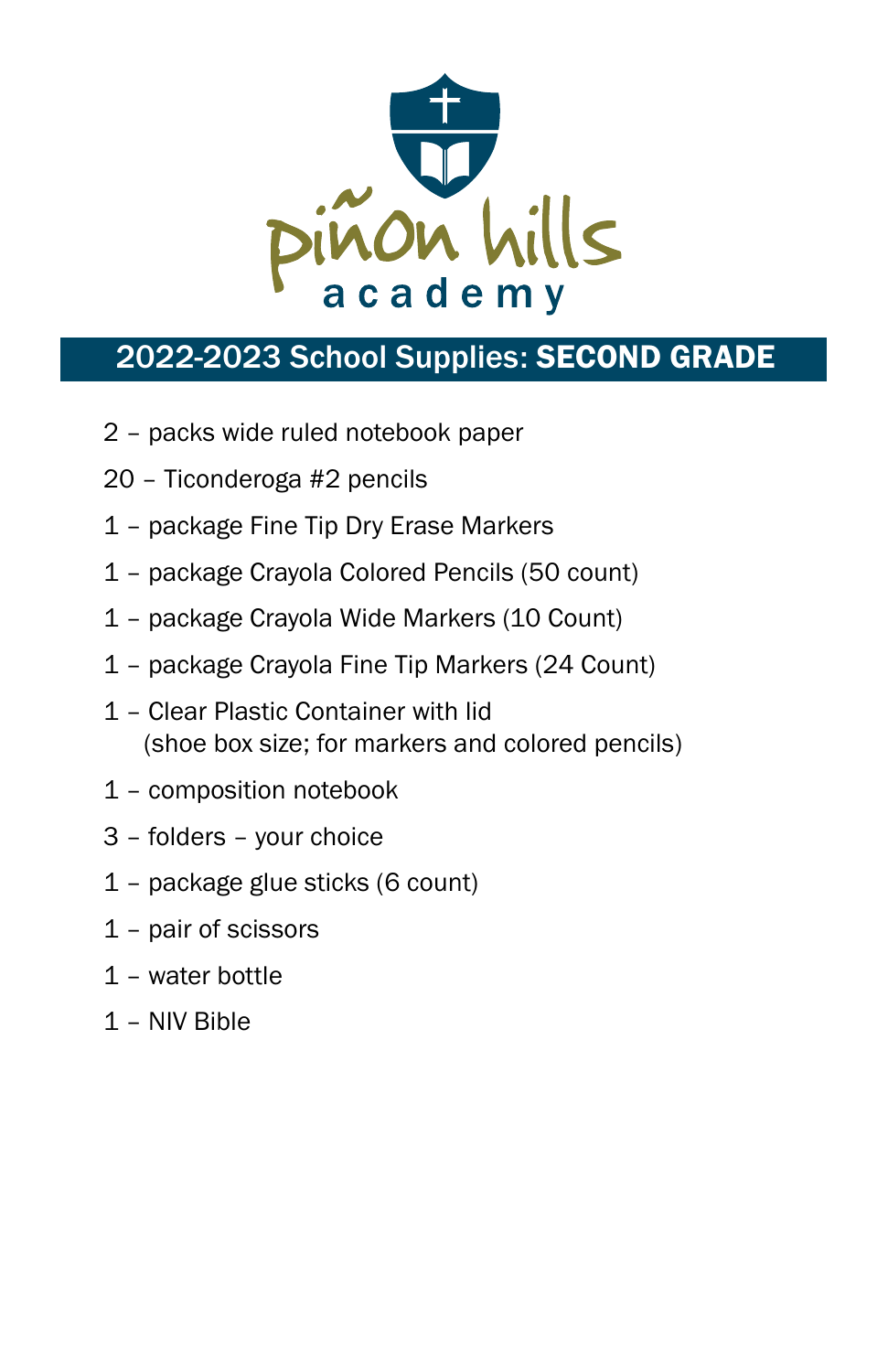

### 2022-2023 School Supplies: THIRD GRADE

- 5 different colored, wide-ruled notebooks
- 5 different colored, pocket folders with brads
- 1 shoe box size plastic container with lid
- 10 glue sticks
- 1 bottle white glue
- 2 pearl erasers
- 2 boxes Ticonderoga pencils
- 2 dry eraser markers & erasers
- 2 highlighters
- 1 pack colored pencils
- 1 pack crayons
- 1 pack fine tipped markers
- 1 pointed scissors
- 1 ruler
- 1 watercolor paint set
- 1 NIV Bible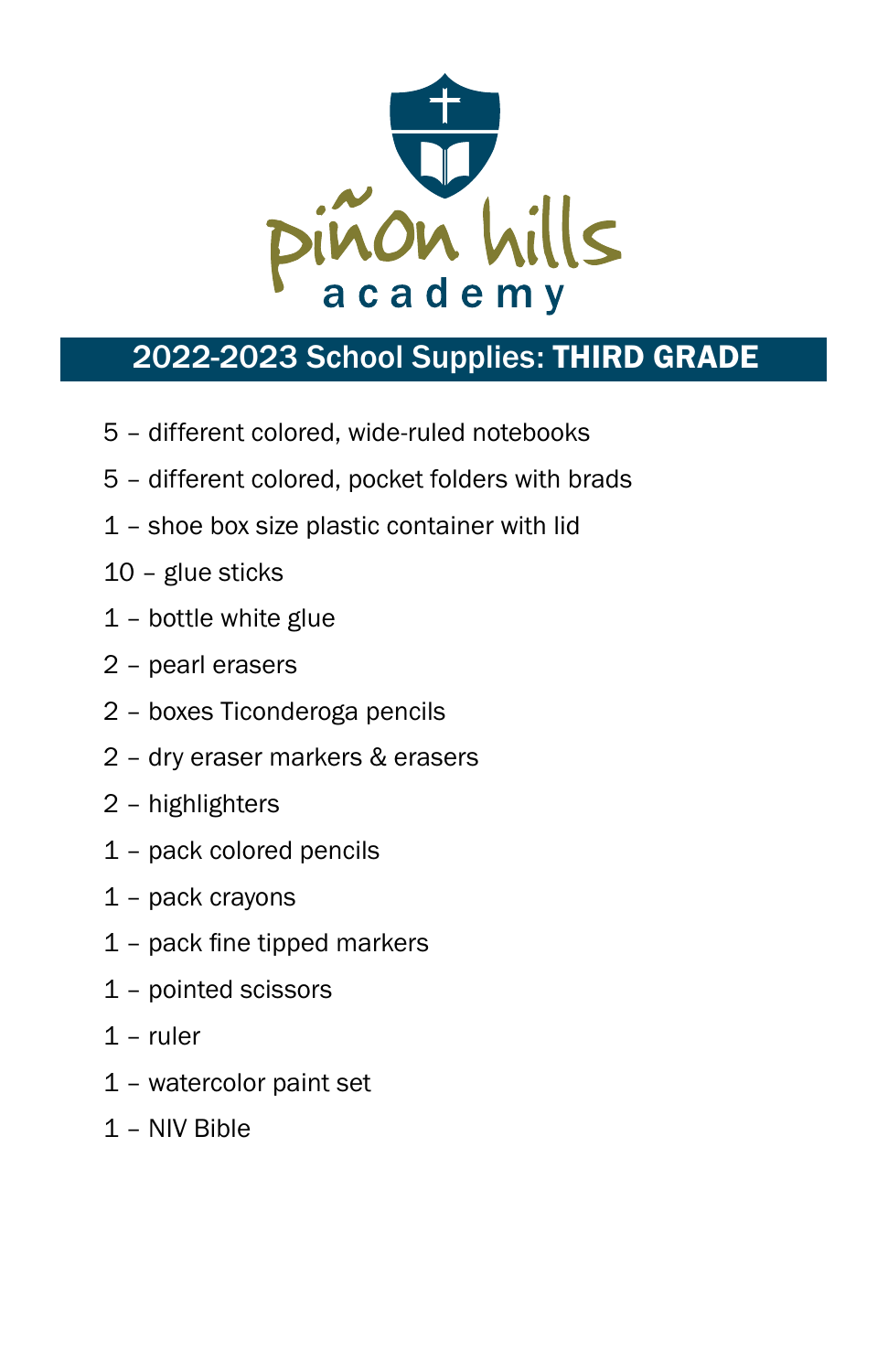

### 2022-2023 School Supplies: FOURTH GRADE

- 1 Ruler
- 1 Protractor
- 1 24 count Ticonderoga Pencils
- 1 4 count pack of pink pearl erasers
- 6 packs wide-ruled loose notebook paper
- 6 spiral notebooks
- 1 10 pack glue sticks
- 2 Elmer's glue
- 1 4 pack of highlighters (yellow, blue, green, orange)
- 5 plastic folders with brass pocket
- $1 2$ " binder
- 2 packs black fine tip dry erase markers
- 1 12 count colored pencils
- 1 12 count colored markers (fine tip)
- 1 watercolor paint set
- 1 25 count sheet protectors
- 1 box one gallon storage bags
- 1 box sandwich storage bags
- 1 Clorox wipes
- 1 NIV Bible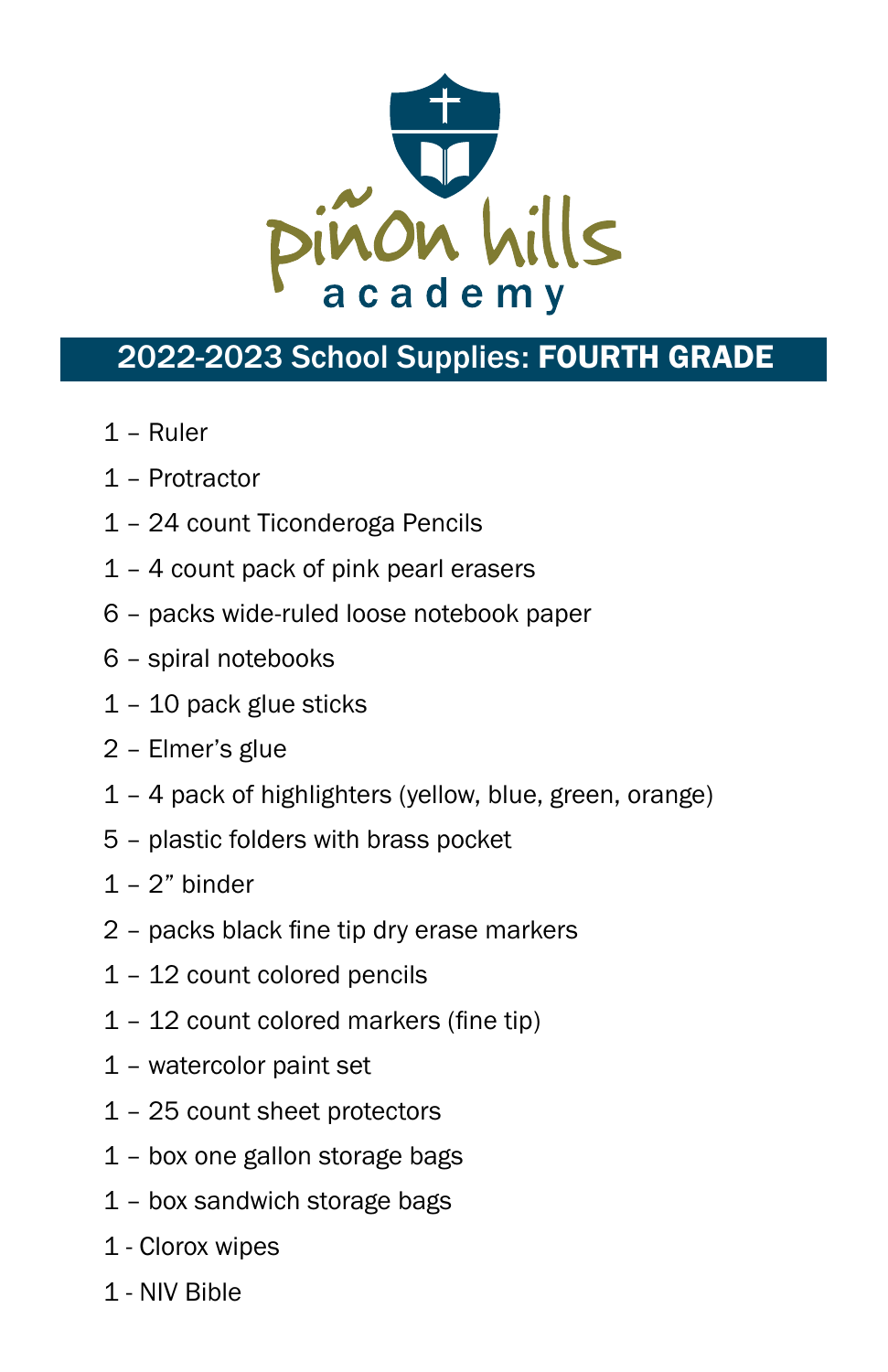

### 2022-2023 School Supplies: FIFTH GRADE

- 2 packs of notebook paper
- 2 composition notebooks (wide ruled)
- 2 boxes Ticonderoga pencils
- 1 package of pink pearl erasers
- 1 package of colored pencils
- 1 package of markers
- 8 black expo markers
- 1 4 pack glue sticks
- 1 bottle white Elmer's glue
- 1 pair of scissors
- 1 ruler
- 1 protractor
- 1 8 digit calculator
- 1 watercolor paint set
- 1 pencil bag/box
- 2 Clorox wipes
- 2 1" Binders
- 1 NIV Bible